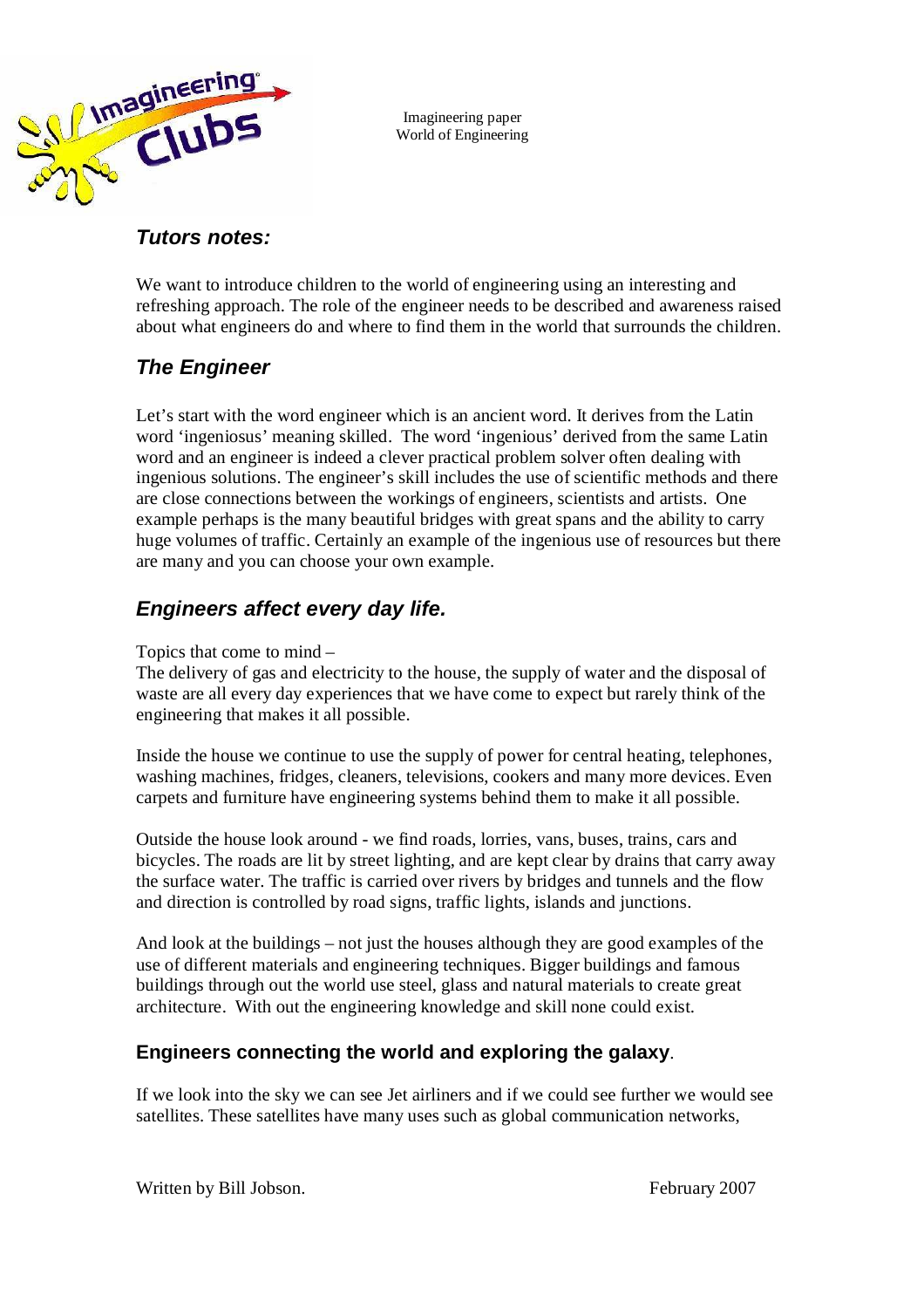#### Imagineering paper World of Engineering

monitoring weather and watching for storms, checking land erosion by the sea and the loss of our forests world wide. Modern communication tools: cell phones, email, radio, television, and more have been made possible through engineering. Engineers working in businesses, government labs, and universities are constantly improving technologies and thinking of new and better ways to connect people around the globe

There is also an international space station high above our world and space craft travelling to far off stars. The information they return to us helps us understand the nature of the universe we are part of. From designing and building space vehicles, to walking on the moon, engineers have always played an important role in space exploration. In the future, engineers will be help to continue exploring and perhaps even creating human settlements other planets.

# **Engineers helping people.**

The hospital is an example of engineering endeavour not just in the lay out and buildings but within the human body. Medical progress is aided by delicate instruments that can enable us to see deep into the smallest cell structures within the body. Engineers have been instrumental in advancing the practice of medicine. New imaging techniques, better surgical tools including microscopic cameras and lasers, and even artificial joints and organs are all engineering achievements that have allowed doctors to treat more patients more successfully

## **Engineers protecting the environment.**

Think for a minute of the Thames barrier. It spans the river Thames in London and is used to prevent the sea flooding the city. Engineers are actively involved world wide with flood control and disaster relief. You find engineers are helping to protect the environment by improving recycling techniques, designing more energy-efficient cars and appliances, protecting water, developing less resource-intensive method of farming, and more. Engineering is critical to making cleaner, safer technologies less expensive and more readily available - helping everyone do more to protect our environment.

# **Summary**

Engineers are into everything. Engineering offers more career options than any other discipline. It's a profession that can take you from the depths of the ocean to the far reaches of outer space, from within the microscopic structures of the human cell to the top of the tallest skyscrapers. Whether it's cell phones, digital cameras, DVDs, or facial recognition devices that can pick out a terrorist in a crowded football stadium, engineers are behind almost all of today's exciting technology. Engineers are problem solvers who search for quicker, better, and less expensive ways to use the forces and materials of nature to meet today's challenges.

---------------- -------------------